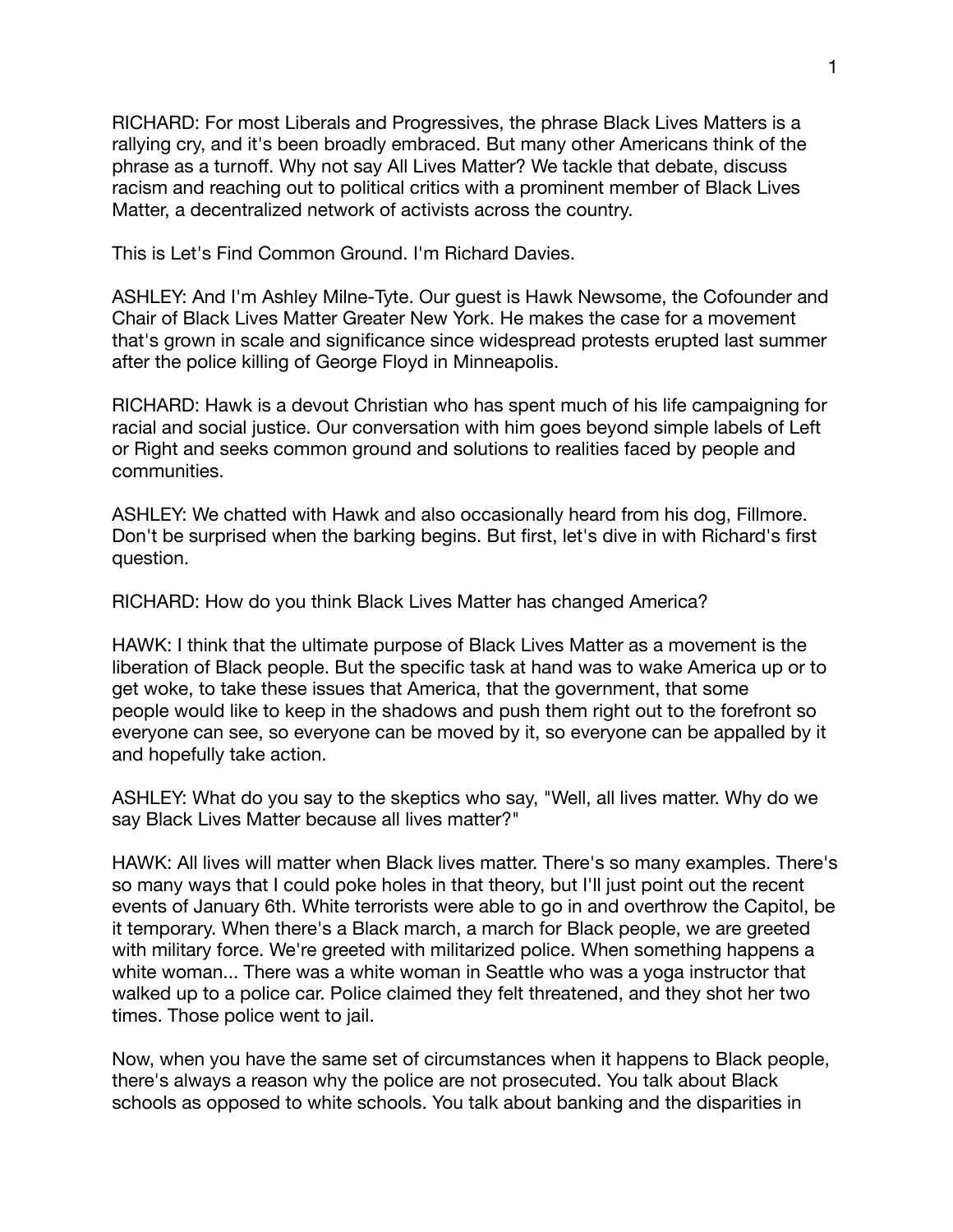color. There's so many systems. That's why we call it systemic racism. There's so many systems in America that tell us that we are second-class citizens, and that's why we scream, "Black Lives Matter." That's why we scream, "We are human beings." That's why we fight for equity.

RICHARD: You mentioned the violent assault on January 6th. Compare the police and security response to those rioters with what happened during the Black Lives Matter protest in D.C. last August.

HAWK: My god. It's unbelievable. I think about when we protested in Washington, D.C. in the past. There is always this military presence, and they're outside protecting these buildings, and you get the sense, if you approach this building the wrong way, you will be shot and killed. But we looked at the attack on the Capitol on January 6th, and police were actually ushering people in. Police were taking pictures with folks who harmed and actually killed other police officers. You could just see the difference, and it's disconcerting. It hurts, but it feels good in the sense that it reaffirms everything we're saying.

We said that Donald Trump was aggressive, that Donald Trump and his followers were racist, and this is what they proved. They're talking about chopping off heads. I said, "We're going to burn down the system and replace it with a new one." Donald Trump accused me of treason, the only crime in America that's punishable by firing squad. He tweeted that, and you have people screaming, "We're going to put heads on pikes." It's amazing how blatantly racist America is. Let's not forget 70 million people voted for this. It's safe to say that America is a racist country.

ASHLEY: Going back in time a bit to where you come from and where your motivation comes from, to what extent are you inspired by the U.S. civil rights movement and Martin Luther King?

HAWK: I think that Martin Luther King, Jr., the Reverend Martin Luther King, Jr. was a brilliant strategist. He was one of the greatest orators we've ever seen. If we could get some footage on Jesus speaker, I think he'd reach Jesus level. That was a joke, but he was so persuasive, and the strategy that he employed was one of the greatest political strategies in the history of this country. My parents met during the Civil Rights March in 1969. So it's safe to say that Walter Hawk Newsome wouldn't be born if it wasn't for the civil rights movement, you know what I mean?

[DOG BARKING] I'm sorry. Go, Fillmore. I have a little dog who thinks he's a lion and pushes us around. You see what I mean?

And we have the luxury of looking back in the past and taking from the Black Panthers, who were super cool in black leather and their berets. They had these political philosophies, but the Panthers were big on feeding the people, healing the people, and teaching the people, and also defending the people. Malcolm X did something that they called fishing, where he would take people who society would deem as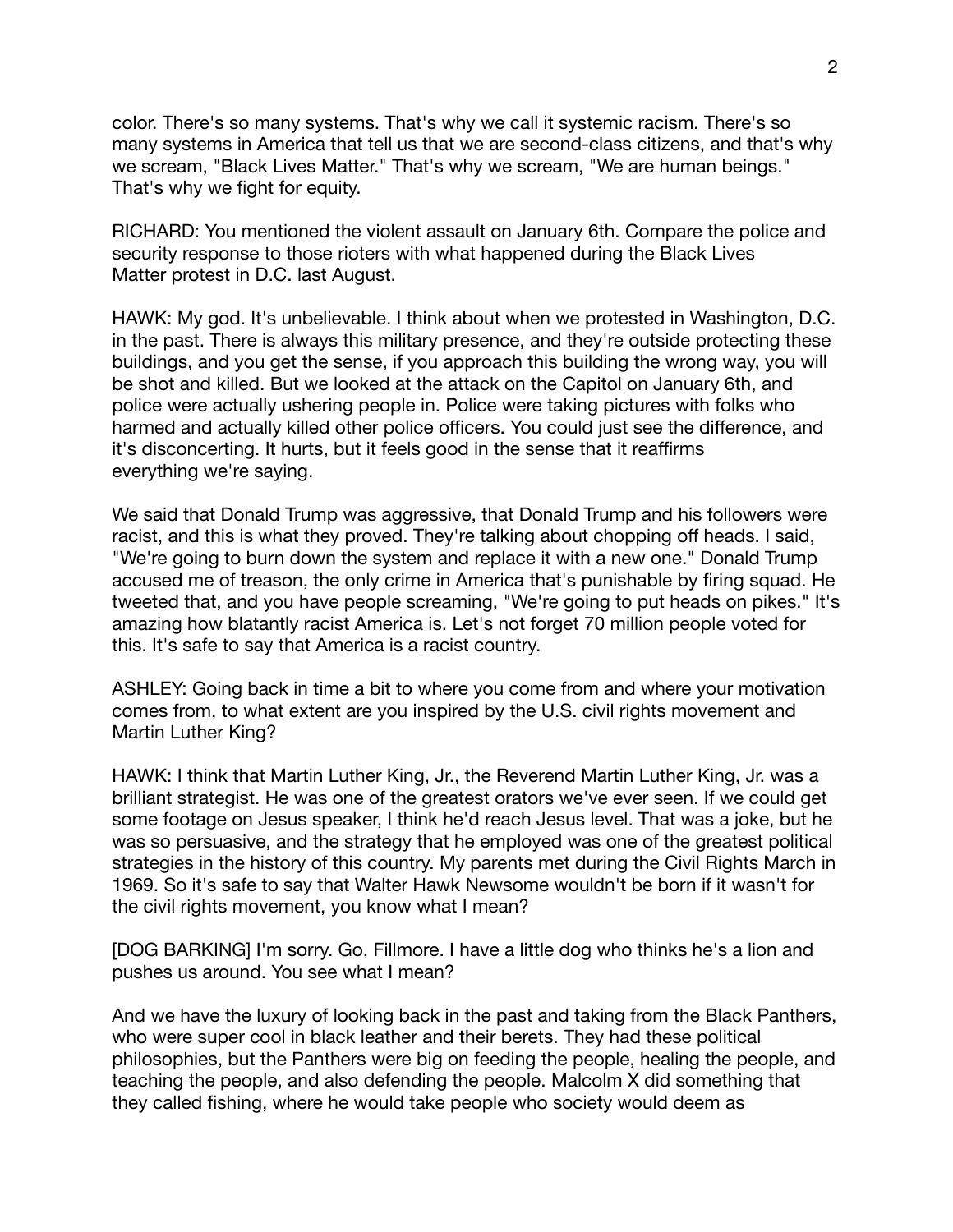undesirable. He would go after the alcoholics and the heroin addicts. He would take them, make the dedicate their lives to Allah—I'm a Christian, but I respect the faith clean up their lives, get them off drugs, find jobs, dress in a very dignified way, and just... Oh, man, he did this across the country.

He convinced so many people to change their lives from something that was negative to something that was positive. And then our brother, Malcolm X, didn't eff around. He said, "If you touch me, I'll touch you back." I think that was a great contrast to the messaging of Dr. King. We could just look back and pick and pull and build something that's new.

RICHARD: Is that something you're building motivated by love?

HAWK: It's all love. I never liked conflict growing up. I never liked to fight. I would do everything to avoid fights. In the third grade, I'd give people quarters not to fight me. I'd run from fights, and I always fought when it was the last alternative, whether it was self defense or something like that. So everything that we do... We're launching an organization called Black Opportunities, which is focused on empowering the people, similar to the way the Black Panthers did it, and it's all love. It's all love.

I love all people, but I really love Black people. I really fight to liberate Black people, and there's a lot of people who might get turned off by that sentiment and say, "Hey, why can't you love everybody equally?" Well, I feel like I was put on this planet to fight for the liberation of Black people, and a lot of our white allies understand that. A lot of white folk are like, "How can we help you?" It's not always about money, although the money helps. It's about resources. White people have networks that we generally don't have access to.

The number one killer of our people is not the police. It's not violence or things people might imagine. It's heart disease and diabetes, and I want to get people healthy and steer them away from red meat. So, on Juneteenth, which is a holiday, we fed an entire housing complex. We gave away 5,000 Impossible Burgers. We rented food trucks so they could be prepared. We gave away 90 boxes of fruit. It was music. It was painting. It was beautiful, but everybody who I see with the burger, and these are hardcore Bronxites who might not know the difference between veganism and socialism—I'm kidding—and I'm like, "What do you think about that burger?"

"This is pretty good."

I'm like, "You know it's plant-based, right?"

"Yeah."

"Would you try it in the future?"

"Yeah, I think I might."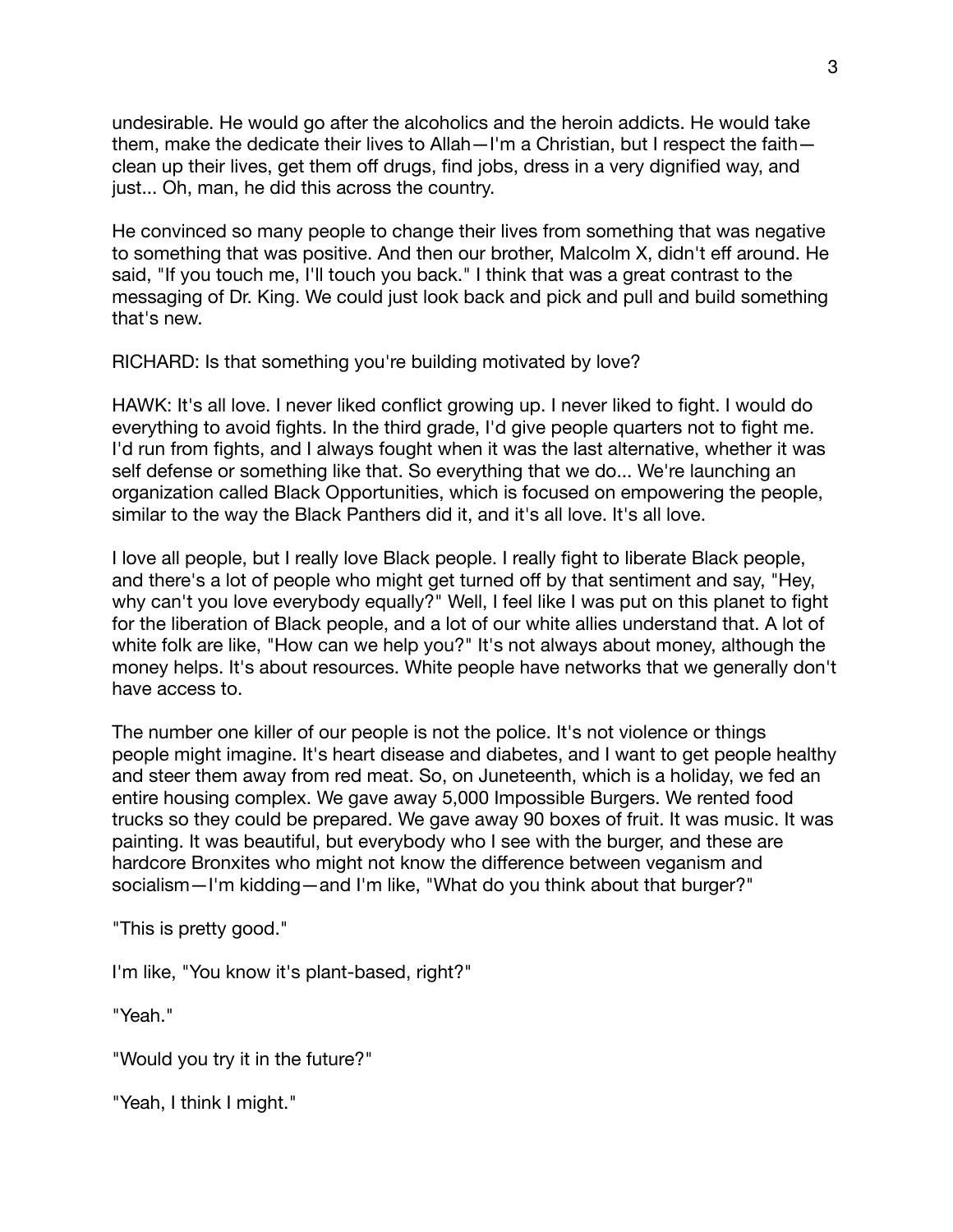But that's what it's about. It's about getting people healthy and changing their ways. But what I want is Black people to be able to build wealth and do business within their communities and do business with outsiders but seek to take care of home first.

RICHARD: Why is that important?

HAWK: You look around our neighborhoods, and we don't own the businesses. We don't own the homes we live in. I want to change that. You think about changing a habit, and you think about violence and incarceration in our communities, area codes with the highest murder rates have the highest unemployment rates. So, if we make our people healthier, they'll be less prone to violence. If we make our people more employable, they won't feel the need to go and commit crimes to raise money. It just opens up so many doors for us.

ASHLEY: You're clearly passionate about helping people. What's the line, do you think, between passion and civility? And do you think there should be one?

HAWK: It's hard to be civil with people who only respect barbarism. When America was discovered, there was a genocide of the indigenous people. When America has problems with countries overseas, when we want their oil or we want to decrease their power, we don't go in on peacekeeping missions.

[DOG BARKING] Come here, dog. It's okay.

Sorry. If you took a step back and really looked at how this country operates, America only respects power and force. Clear, clear example of this, Black Lives Matter has been in existence five, six years peacefully. There's been a minimal amount of riots, and the progress was so slow. George Floyd's death didn't make corporate America and the government realize that Black lives matter. It was the people in the streets who were angry, some of whom were destroying property, that made this country say, "Whoa, we better do something."

I just wish that things didn't have to get to the point where American politicians are rushing to put out this fire. So they're trying to figure out answers, and they're passing legislation, and they're doing all these things to show Black people they care. Why did they not listen when people were asking for these things peacefully?

RICHARD: And yet, you've said, "At some point, we will have to talk to the other side."

HAWK: Absolutely.

RICHARD: And you do believe in the search for common ground, right?

HAWK: I would love to sit down with poor white folk in rural settings across America and talk to them about classism and really have a open discourse and draw parallels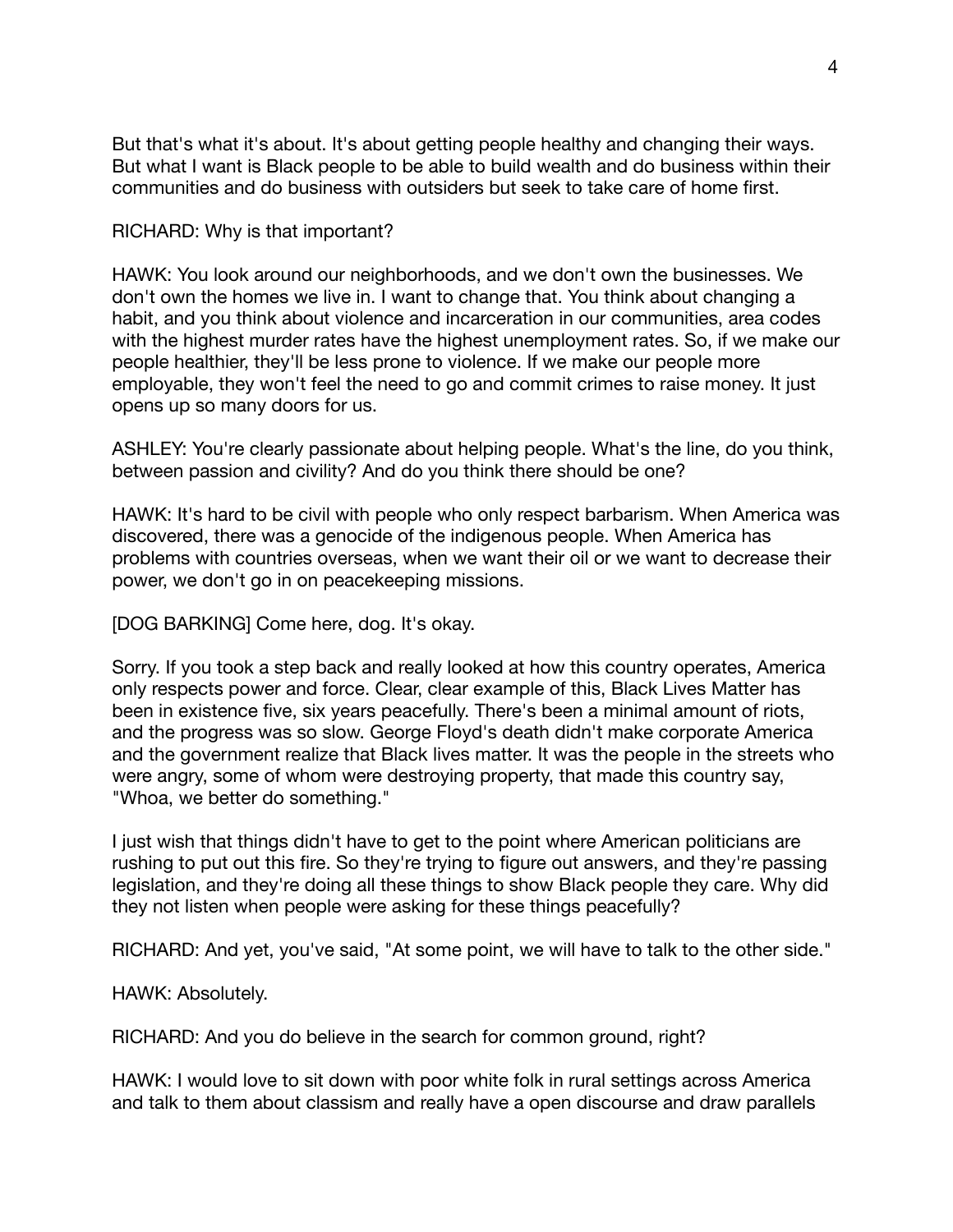on how we're worried about the same things. We're worried about our kids' educations. We're worried about rent or mortgages, how we're worried about health care. And then we could sit back and come to the conclusion that it is the 1% and the people that they hire to represent them... I'm sorry, the government, who are keeping us pitted against each other.

I would love to find common ground with people who have open hearts and open minds. I'm not going to sit there and have a discourse with people who only want to hear things that they want to hear. I tried that. I dedicated a year out of my life to these conversations, and a lot of them did not want to hear anything that they didn't want to hear. But for folks who really want to see change, for folks who really want to see this government be governed by the people and for the people, I'm always willing to sit down.

ASHLEY: Are there some members of Black Lives Matter, your group, who disagree with what you just said, who think that you shouldn't talk to the other side, however you see that other side?

HAWK: We disagree over everything. Some of us went and took the vaccine while the rest of us are like, "You're out of your mind," and there's a lot of diversity in our organization. So we don't agree on everything, and we don't believe in wasting time. So, if there's a group of folks who just...

[DOG BARKING] Come here, dog. Come here. It's okay. It's okay. I'm glad you protecting the house, but I just need you to chill out.

ASHLEY: Hawk Newsome at home with his pet dog in New York.

RICHARD: More coming up on Hawk's mentors, his views about the media, and what happened in 2017 when Hawk suddenly stood up in front of a rowdy crowd of Trump supporters?

ASHLEY: This is Let's Find Common Ground. I'm Ashley.

RICHARD: I'm Richard. Let's Find Common Ground is produced for Common Ground Committee. One of our slogans is More Progress, Less Division. We believe it's possible, and on our website, we show you how.

ASHLEY: Go to commongroundcommittee.org to learn more about our mission and our work. Sign up for our newsletter.

RICHARD: Also, get advance notice on our public programs, webinars, and the themes we discuss in this podcast.

ASHLEY: Our website again is commongroundcommittee.org. Now back to our interview with Hawk Newsome.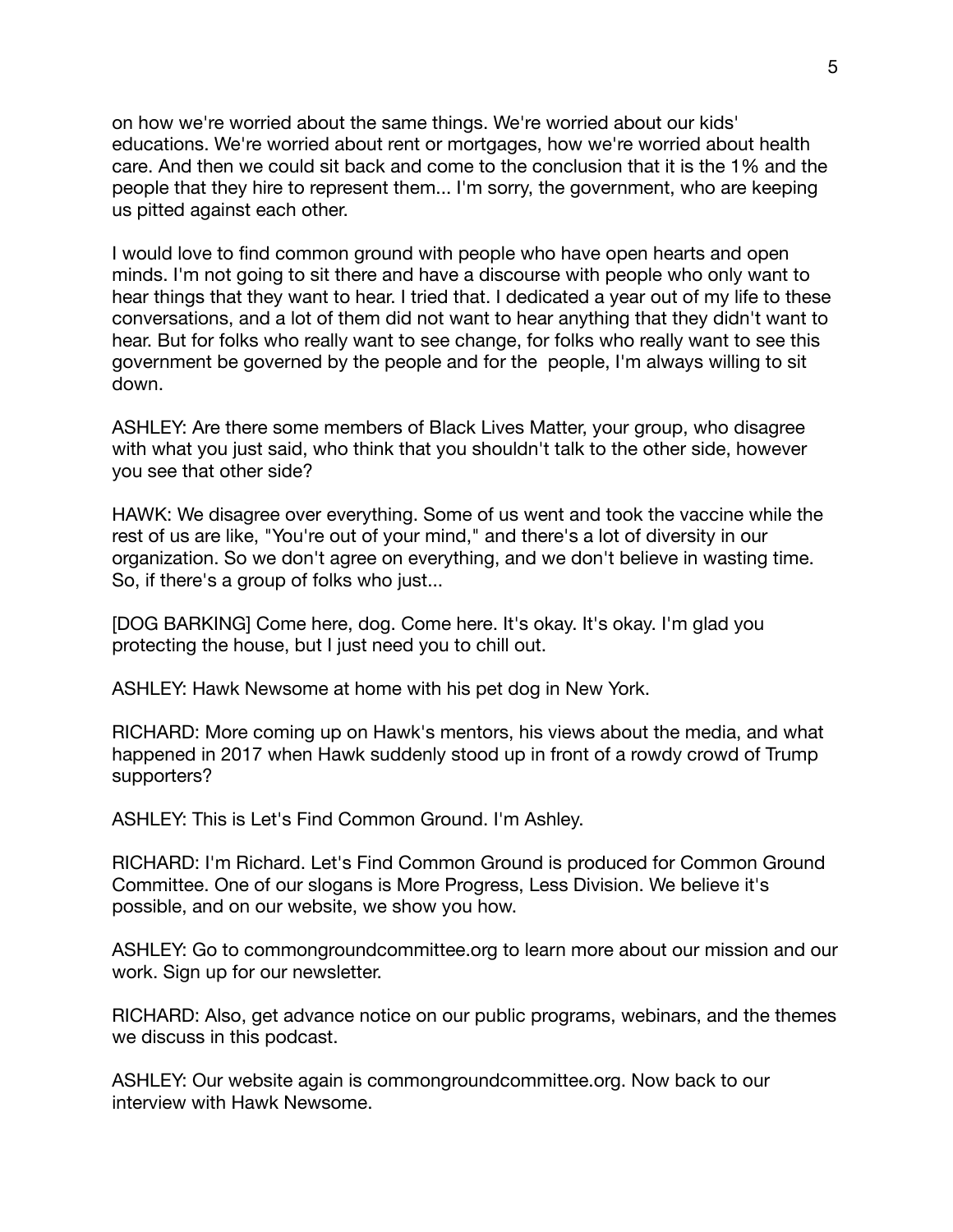RICHARD: I asked Hawk about people who had given him helpful advice in his work, mentors.

HAWK: One was Jewish, one was Italian, older men, multi-millionaires. One was the head of one of the biggest law firms in the country, and the other was the head of a Wall Street investment firm. And our politics were complete opposites, but we saw eyeto-eye on a lot of things, and we had great relationships. I'm thankful for their guidance. I truly believe it helped guide me to this point where we are today.

With that being said, a lot of times, Democrats don't like us as much as they like other activists, and that's because a lot of our views might be deemed Conservative. I believe that the welfare system should be a crutch. I believe that the welfare system should help you get through a troubled time until you get back on your feet. There's no reason that three generations of people should be on welfare. Something's just wrong with that system. There's no reason that three generations of people should be living in public housing. There's something wrong with that.

I see the way Democrats funnel money into communities, and they're community centers and basketball and games for kids. How about you keep that and set up some computer labs so you can teach our people coding? You want to talk about these single mothers? Build a place where you have a nursery where their children can be watched while they go and learn job skills and get accredited with different types of certificates. I see that Democrats are super pro-Black Lives Matter during election cycles. But in between, I can't get them to say anything. So the Democrats, they exploit Black people.

ASHLEY: Is that what you meant when you said politicians stand in the way of true progress?

HAWK: Absolutely. Absolutely. Republicans will take away all your civil liberties, but they'll tell you they won't kill babies. They won't give you universal health care when God knows your family needs health care. But they won't kill babies. I just see the constant manipulation, and it hurts. A lot of times, I'm really so angry that it's hard for me to speak to the other side.

RICHARD: You've talked about reaching out to the other side, and you did a really brave thing in September of 2017, speaking to a rally of Trump supporters. Some of them had been shouting at Black Lives Matter supporters, and the atmosphere at this event was really tense. What happened that day when you jumped up on stage?

HAWK: That was divine intervention, I promise. We walked up there. We were called every racial slur you could imagine. People were like, "If you don't like it, leave the country."

We're like, "No, our people built this country." You get the picture.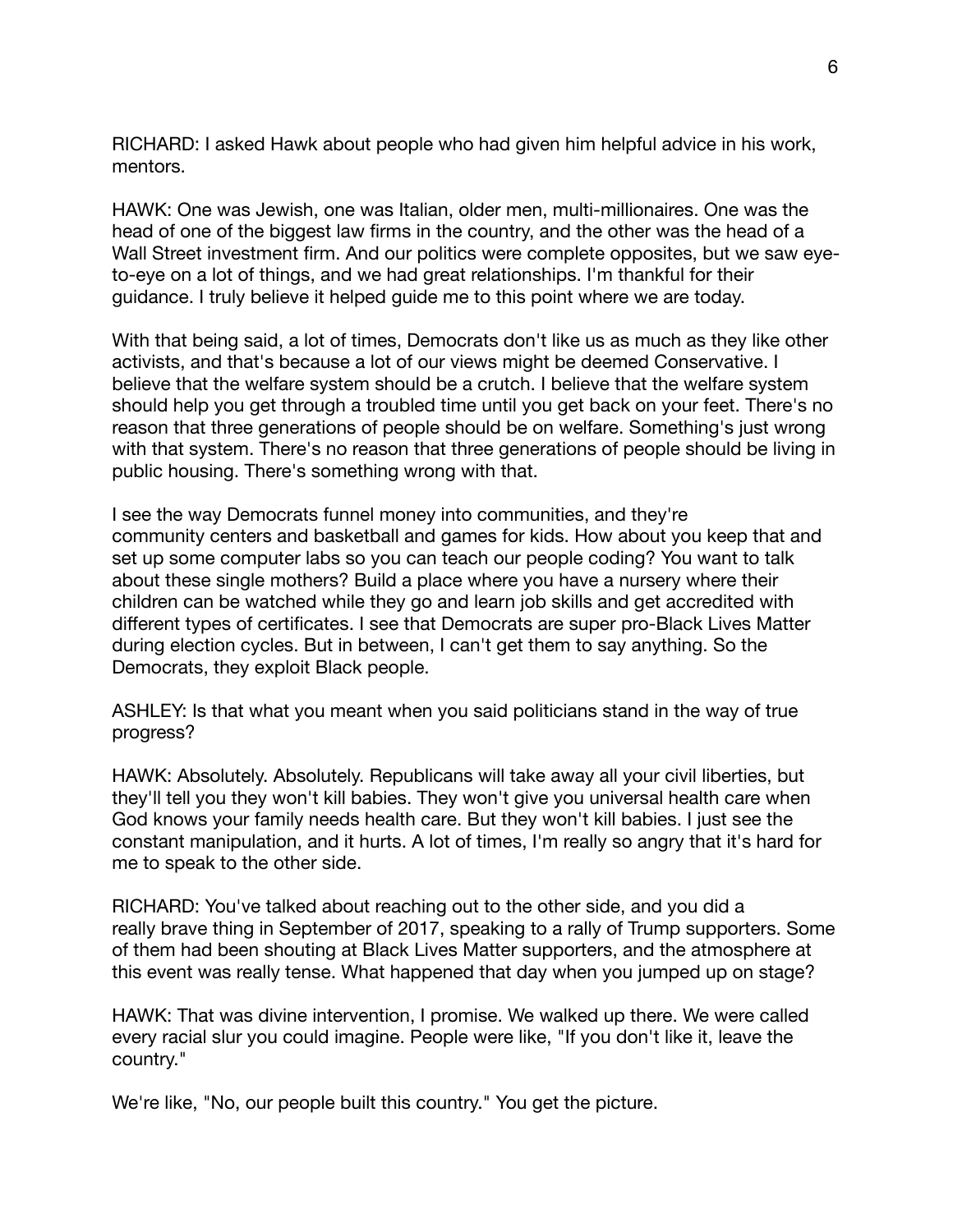But the funniest part was the police. There were two cops there that ran up to us like, "Please, just move over there," and they were sweating because they knew that if these people collapsed on us, they would've had to take some sort of stand. It was just the way everything was set up with the cameras and everything, they would've had to take some sort of stand. That was hilarious.

Then one fellow was like, "You want to come up on stage and say your piece?"

We looked at each other. We're like, "Yeah."

## [BEGIN MEDIA CLIP]

HAWK: My name is Hawk Newsome. I'm the President of Black Lives Matter New York. I am an American. And the beauty of America is that, when you see something broke in your country, you can mobilize to fix it. So you ask why there's a Black Lives Matter? Because you can watch a Black man die and be choked to death on television, and nothing happened. We need to address that. You need to fix it."

## [END MEDIA CLIP]

HAWK: So, when I went up on stage, I just wanted them to get an understanding of who we are, and I used two things that they held very dear to them. You have to know your audience. That was the Constitution and the Bible, two irrefutable documents to a lot of us, myself included. I believe in the Constitution, if we make it work the way it was intended to work, the way it's supposed to work. It was a beautiful moment, but a lot of activists were upset at me.

## RICHARD: Why?

HAWK: Because we were up there with Trump supporters. We were up there with some really angry people who were white supremacists. In that moment, we saw eye-to-eye. I was able to walk away from that with some great relationships that opened up a lot of doors of us to walk in a room that we previously wouldn't have been invited in, and really talk about the things we're discussing today. So that was good.

ASHLEY: You have criticized the media for acting against positive change. Can you talk for a minute about what you think the responsibility of journalists is in this?

HAWK: The media's a business, and you have to sell what your audience. If your audience wants to believe that Black people are criminals, Black people are lazy, then you're going to sell that to them. If your audience wants to hear that Conservatives are Satan, then you're going to sell that to them.

RICHARD: A final question: what kind of progress do you think is being made by Black Lives Matter, and are you hopeful about the coming months, the coming years?